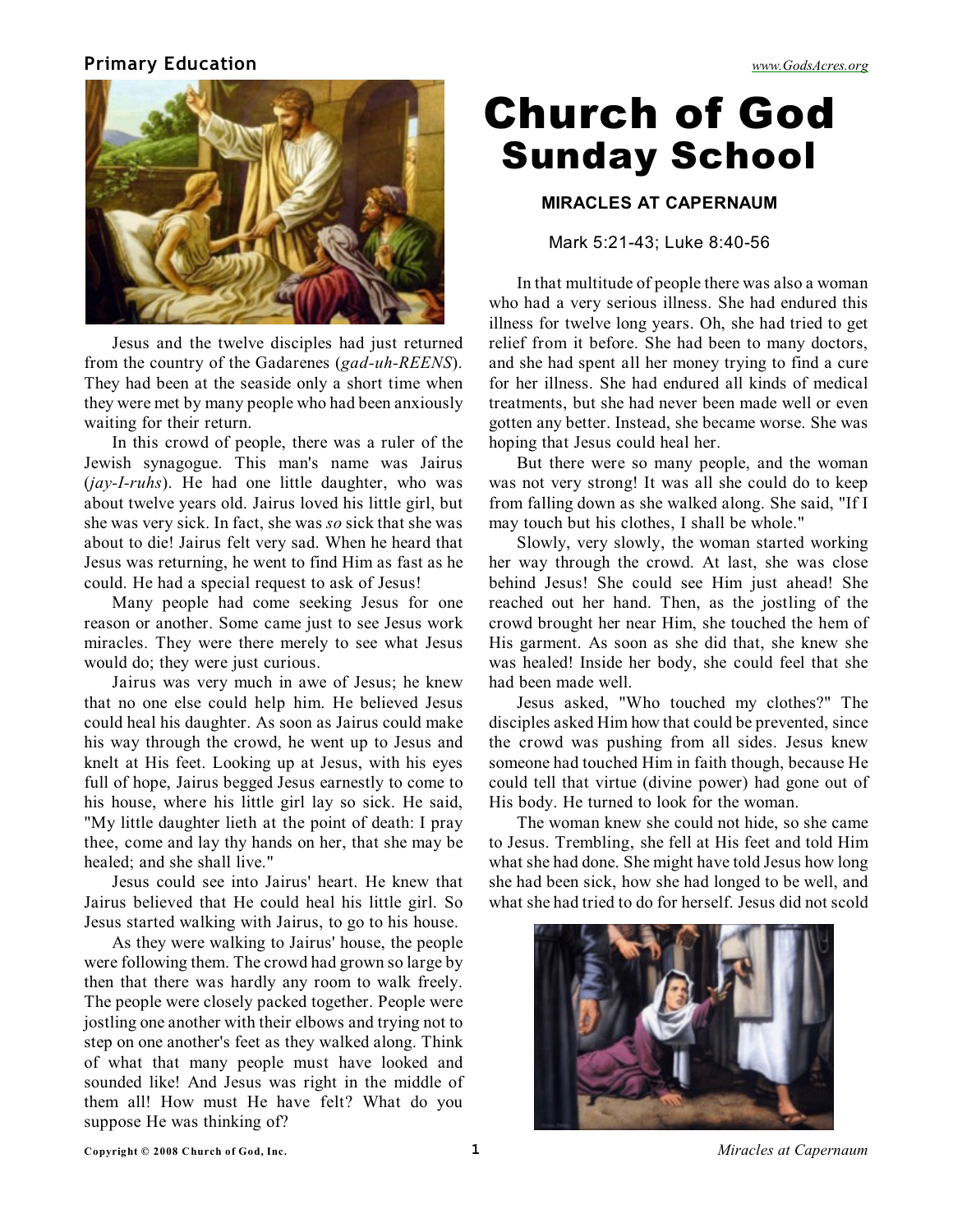#### **Primary Education** *[www.GodsAcres.org](http://godsacres.org)*

her or say anything negative to her. Instead, He said, "Daughter, be of good comfort: thy faith hath made thee whole; go in peace." Jesus was always kind and loving to ones who came to Him in faith.

About then, a man ran up to Jairus and told him his little girl had died; but Jesus quickly said to him, "Fear not: believe only, and she shall be made whole."

When they finally got to the house, everyone there was mourning for the little dead girl. They began to laugh when Jesus said she was just sleeping. So Jesus made everyone leave the girl's room, except for Peter, James, John, and the girl's parents. He took the girl's hand and said, "Maid, arise." Immediately, the girl opened her eyes and sat up; then she got up and walked! Jesus told the parents to give her something to eat. How thankful they must have been!

#### **MEMORY VERSE:**

*"Have faith in God." — Mark 11:22*

## **Fill in the Blanks:**

| 1.                   | Many people came to see Jesus work ___________________________________.   |         |          |                                                                   |
|----------------------|---------------------------------------------------------------------------|---------|----------|-------------------------------------------------------------------|
| 2.                   | and a daughter who was very sick.                                         |         |          |                                                                   |
| 3.                   | In the multitude of people was a woman who had been sick for _____ years. |         |          |                                                                   |
| 4.                   | The woman touched the _________________ of Jesus' garment.                |         |          |                                                                   |
| 5.                   | Jesus asked, "Who touched my _____________________?"                      |         |          |                                                                   |
| 6.                   |                                                                           |         |          | Jesus told the woman, "Thy _______________ hath made thee whole." |
| 7.                   | A man ran to Jairus to tell him that his daughter had __________________. |         |          |                                                                   |
| 8.                   | Jesus took the little girl's hand and said, "_______________, arise."     |         |          |                                                                   |
| 9.                   | Immediately, the little girl sat up. She was _____________________!       |         |          |                                                                   |
| 10.                  | Jairus' faith had been _______________.                                   |         |          |                                                                   |
|                      | Use these words to fill                                                   |         |          |                                                                   |
| in the blanks above: |                                                                           |         |          |                                                                   |
| twelve               |                                                                           | faith   | miracles |                                                                   |
| Maid                 |                                                                           | clothes | died     |                                                                   |
| Jairus               |                                                                           | healed  | hem      |                                                                   |
|                      | rewarded                                                                  |         |          |                                                                   |
|                      |                                                                           |         |          |                                                                   |
|                      |                                                                           |         |          |                                                                   |